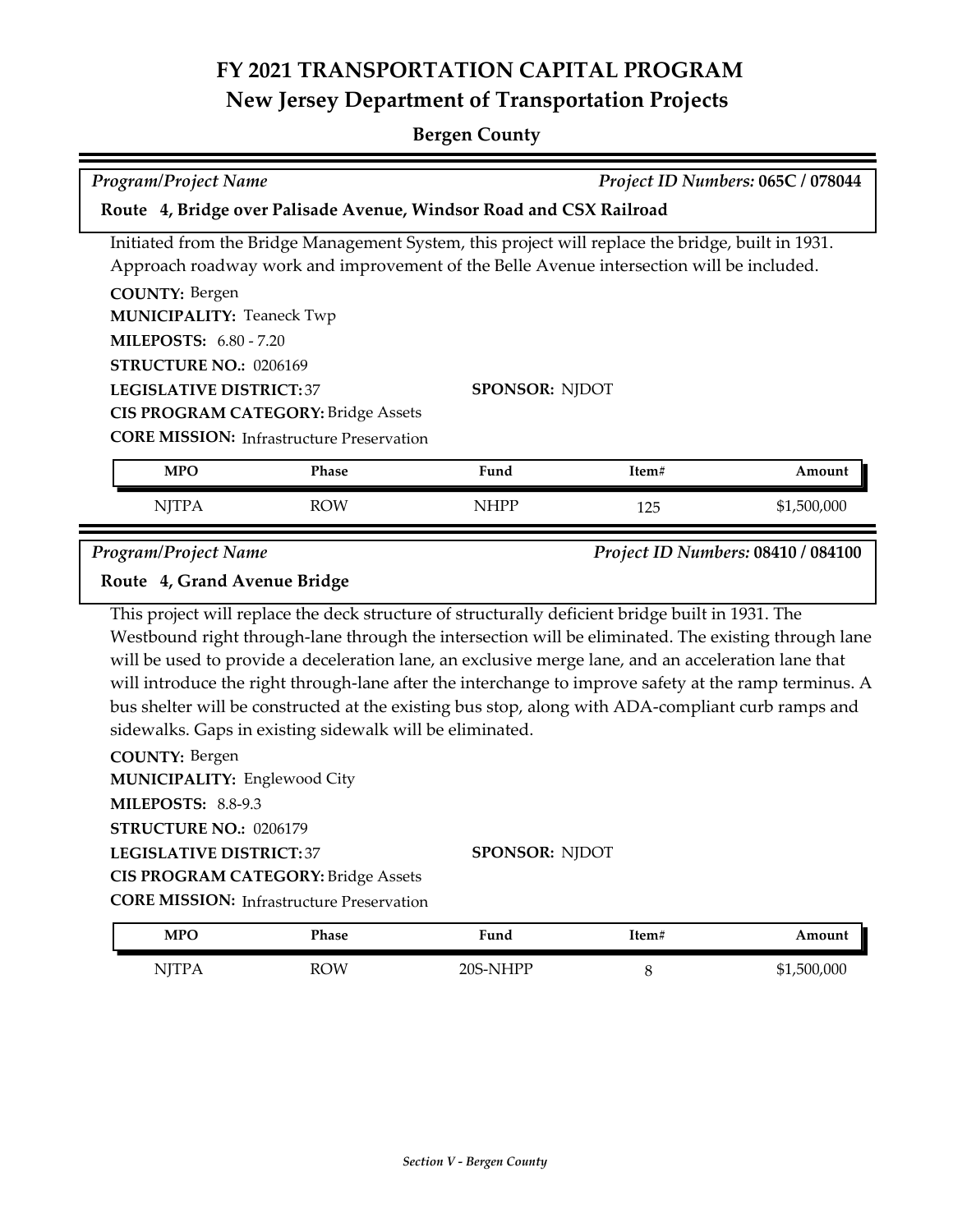| Program/Project Name<br>Project ID Numbers: 02346 / 023460 |                                                                                                |                                                                                                        |                                     |                                    |  |  |  |  |
|------------------------------------------------------------|------------------------------------------------------------------------------------------------|--------------------------------------------------------------------------------------------------------|-------------------------------------|------------------------------------|--|--|--|--|
| Route 4, Hackensack River Bridge                           |                                                                                                |                                                                                                        |                                     |                                    |  |  |  |  |
|                                                            |                                                                                                | Initiated from the Bridge Management System, this project will reconstruct this structurally deficient |                                     |                                    |  |  |  |  |
|                                                            | and functionally obsolete bridge, built in 1931.                                               |                                                                                                        |                                     |                                    |  |  |  |  |
| <b>COUNTY: Bergen</b>                                      |                                                                                                |                                                                                                        |                                     |                                    |  |  |  |  |
|                                                            | MUNICIPALITY: Hackensack City, Teaneck Twp                                                     |                                                                                                        |                                     |                                    |  |  |  |  |
| <b>MILEPOSTS: 5.70 - 6.10</b>                              |                                                                                                |                                                                                                        |                                     |                                    |  |  |  |  |
| STRUCTURE NO.: 0206166                                     |                                                                                                |                                                                                                        |                                     |                                    |  |  |  |  |
| <b>LEGISLATIVE DISTRICT:37</b>                             |                                                                                                | <b>SPONSOR: NJDOT</b>                                                                                  |                                     |                                    |  |  |  |  |
|                                                            | <b>CIS PROGRAM CATEGORY: Bridge Assets</b><br><b>CORE MISSION: Infrastructure Preservation</b> |                                                                                                        |                                     |                                    |  |  |  |  |
|                                                            |                                                                                                |                                                                                                        |                                     |                                    |  |  |  |  |
| <b>MPO</b>                                                 | Phase                                                                                          | Fund                                                                                                   | Item#                               | Amount                             |  |  |  |  |
| <b>NJTPA</b>                                               | <b>DES</b>                                                                                     | 20S-NHPP                                                                                               | 9                                   | \$6,000,000                        |  |  |  |  |
| Program/Project Name                                       |                                                                                                |                                                                                                        |                                     | Project ID Numbers: 94064 / 950194 |  |  |  |  |
| Route 4, Jones Road Bridge                                 |                                                                                                |                                                                                                        |                                     |                                    |  |  |  |  |
|                                                            |                                                                                                | Initiated from the Bridge Management System, this project will replace the structurally deficient and  |                                     |                                    |  |  |  |  |
|                                                            | functionally obsolete bridge, built in 1931.                                                   |                                                                                                        |                                     |                                    |  |  |  |  |
| <b>COUNTY: Bergen</b>                                      |                                                                                                |                                                                                                        |                                     |                                    |  |  |  |  |
|                                                            |                                                                                                |                                                                                                        | <b>MUNICIPALITY: Englewood City</b> |                                    |  |  |  |  |
|                                                            |                                                                                                |                                                                                                        |                                     |                                    |  |  |  |  |
| <b>MILEPOSTS: 9.62-9.7</b>                                 |                                                                                                |                                                                                                        |                                     |                                    |  |  |  |  |
| STRUCTURE NO.: 0206182                                     |                                                                                                |                                                                                                        |                                     |                                    |  |  |  |  |
| <b>LEGISLATIVE DISTRICT: 37</b>                            |                                                                                                | <b>SPONSOR: NJDOT</b>                                                                                  |                                     |                                    |  |  |  |  |
|                                                            | <b>CIS PROGRAM CATEGORY: Bridge Assets</b>                                                     |                                                                                                        |                                     |                                    |  |  |  |  |
|                                                            | <b>CORE MISSION: Infrastructure Preservation</b>                                               |                                                                                                        |                                     |                                    |  |  |  |  |
| <b>MPO</b>                                                 | <b>Phase</b>                                                                                   | Fund                                                                                                   | Item#                               | Amount                             |  |  |  |  |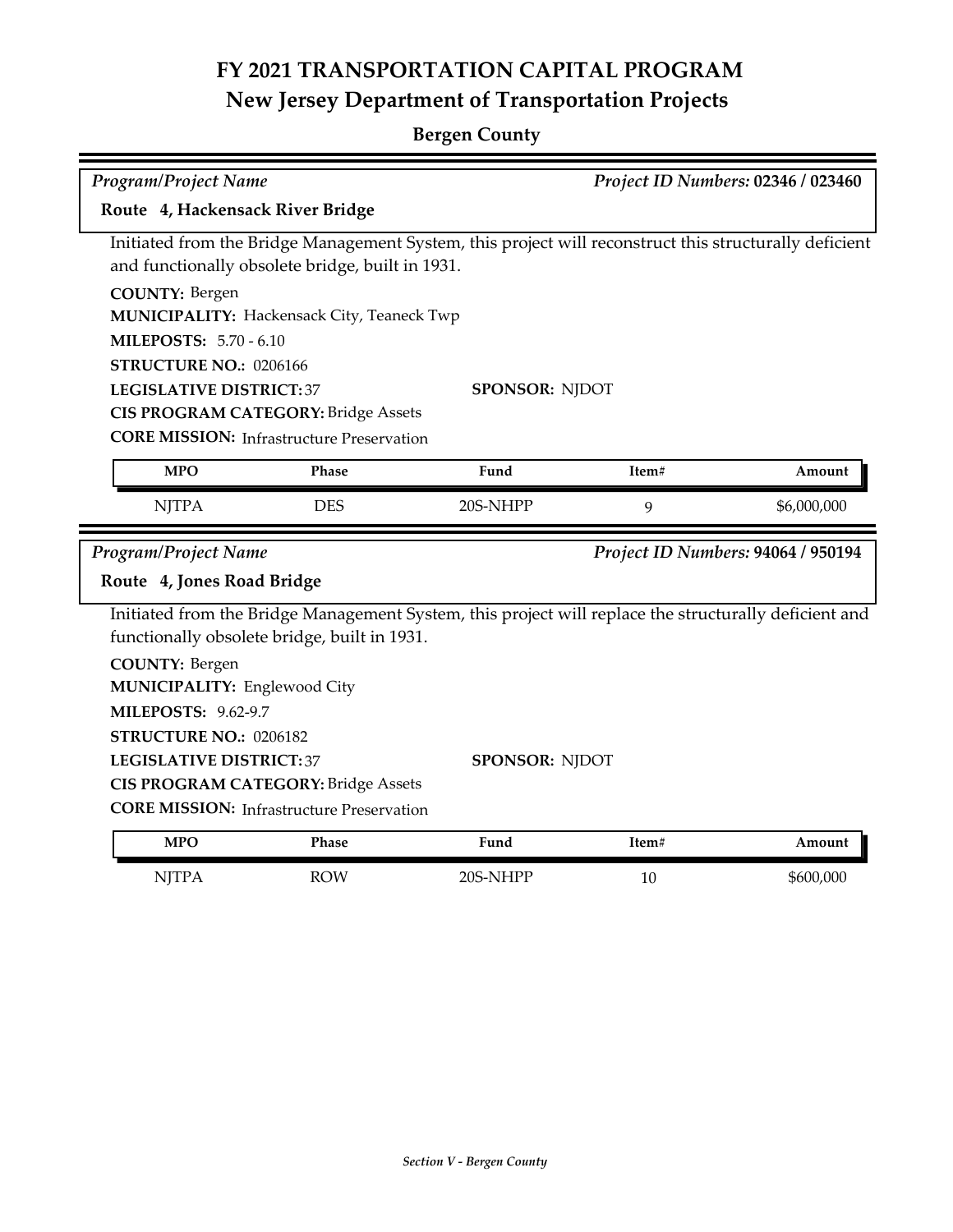| <b>Program/Project Name</b>                                                                                                                            | Project ID Numbers: 12431A / 168100                                                          |                                                                                                                                                                                                                                                                                                             |       |                                    |  |
|--------------------------------------------------------------------------------------------------------------------------------------------------------|----------------------------------------------------------------------------------------------|-------------------------------------------------------------------------------------------------------------------------------------------------------------------------------------------------------------------------------------------------------------------------------------------------------------|-------|------------------------------------|--|
| Route 4, River Drive to Tunbridge Road                                                                                                                 |                                                                                              |                                                                                                                                                                                                                                                                                                             |       |                                    |  |
|                                                                                                                                                        | installation of median impact attenuators.                                                   | Identified by the Pavement Management System, this project will resurface the roadway within the<br>project limits. Safety and ADA elements will also be addressed, including; upgraded traffic signals<br>(some relocations necessary), improved intersection lighting, upgraded/compliant curb ramps, and |       |                                    |  |
| <b>COUNTY: Bergen</b><br><b>MILEPOSTS: 0.17-1.94</b>                                                                                                   | MUNICIPALITY: Elmwood Park Boro, Fair Lawn Boro                                              |                                                                                                                                                                                                                                                                                                             |       |                                    |  |
| <b>STRUCTURE NO.: N/A</b><br><b>LEGISLATIVE DISTRICT: 35, 38</b>                                                                                       | <b>CIS PROGRAM CATEGORY: Road Assets</b><br><b>CORE MISSION:</b> Infrastructure Preservation | <b>SPONSOR: NJDOT</b>                                                                                                                                                                                                                                                                                       |       |                                    |  |
| <b>MPO</b>                                                                                                                                             | Phase                                                                                        | Fund                                                                                                                                                                                                                                                                                                        | Item# | Amount                             |  |
| <b>NJTPA</b>                                                                                                                                           | <b>CON</b>                                                                                   | 20S-NHPP                                                                                                                                                                                                                                                                                                    | 11    | \$9,900,000                        |  |
| <b>Program/Project Name</b>                                                                                                                            |                                                                                              |                                                                                                                                                                                                                                                                                                             |       | Project ID Numbers: 93134 / 950198 |  |
| Route 4, Teaneck Road Bridge                                                                                                                           |                                                                                              |                                                                                                                                                                                                                                                                                                             |       |                                    |  |
| <b>COUNTY: Bergen</b><br><b>MUNICIPALITY: Teaneck Twp</b><br><b>MILEPOSTS: 7.27 - 7.86</b><br>STRUCTURE NO.: 0206173<br><b>LEGISLATIVE DISTRICT:37</b> | CIS PROGRAM CATEGORY: Bridge Assets                                                          | Initiated from the Bridge Management system, this project will replace the bridge, built in 1931.<br>Operational and safety improvements to Route 4 will be provided by adding<br>acceleration/deceleration lanes and bus turn outs in both directions.<br><b>SPONSOR: NJDOT</b>                            |       |                                    |  |
|                                                                                                                                                        | <b>CORE MISSION:</b> Infrastructure Preservation                                             |                                                                                                                                                                                                                                                                                                             |       |                                    |  |
| <b>MPO</b>                                                                                                                                             | <b>Phase</b>                                                                                 | Fund                                                                                                                                                                                                                                                                                                        | Item# | Amount                             |  |
|                                                                                                                                                        |                                                                                              |                                                                                                                                                                                                                                                                                                             |       |                                    |  |